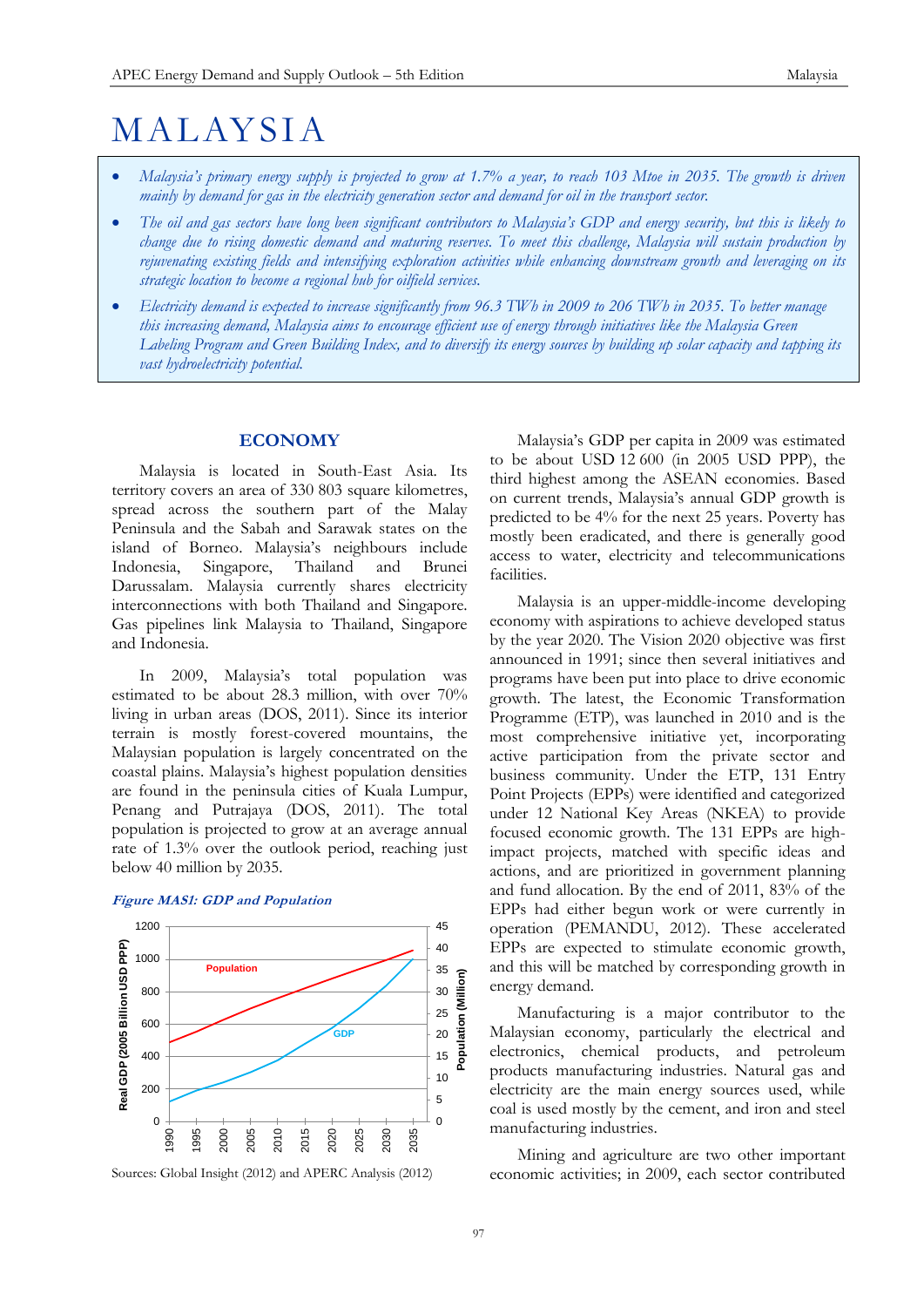7.7% of the Malaysian GDP (MOF, 2011). Tin, oil and gas are the major natural resources of export significance in the mining sector. Other minerals mined in Malaysia include iron ore, bauxite, coal, ilmenite and gold. Overall, mining will continue to play a small but vital role in the economy.

The agricultural sector, which includes fisheries and forestry, has been identified as one of the NKEAs under the ETP and is currently undergoing rapid modernization and commercialization. As a result, the sector is expected to experience consistent economic growth in coming years. Some of these measures are already paying off: Malaysia is now one of the leading producers of palm oil worldwide and through concerted research initiatives, new applications of palm oil in biofuel production and biomass power generation have been successfully implemented.

In terms of passenger and freight volumes, road transport is the leading transportation mode in Malaysia (Ong et al., 2012). Malaysia has extensive road networks, totalling 157 167 km at the end of 2011, of which 81% are paved (EPU, 2012, p. 30). There are a total of 28 high-speed divided highways in the economy with a total length of 2137 km (LLM, 2012).

In 2009, there were about 19 million registered vehicles in Malaysia, and this is increasing at an average annual growth rate of 6.4% (RTD, 2010). Malaysian manufactured cars from Perodua and Proton currently dominate the economy's automobile market, although decreasing import taxes mean imported cars from Japan and Europe are gaining a greater share of the market each year. There is a mixture of new and rebuilt imported cars available in Malaysia, based on the economy's healthy rebuilt vehicle industry—there are eight rebuilt car manufacturers and nine rebuilt motorcycle manufacturers. Given the ease of obtaining car loans and subsidized fuel prices, car ownership is high among the population. According to the Malaysian Automotive Industry, based on historical trends it is unlikely that car ownership will reach saturation level in the near future, and car sales are expected to continue to grow at a moderate rate (MAI, 2011).

Rail transport, monorail and light rail transit systems also play significant roles in the land transport system, especially in Kuala Lumpur, Malaysia's capital city. Malaysia also has excellent marine port and airport infrastructure in key locations, which allows Malaysia to take advantage of its strategic position in the middle of the Trans-Asian route. In its Tenth Malaysian Plan, which covers 2011–2015, Malaysia has budgeted about

MYR 13 billion (about USD 4.3 billion) to upgrade and enhance transportation access and connectivity (EPU, 2011). Some of the planned projects are to build road and rail links to major ports and airports, build electrified double-track rail lines, deepen port channels, upgrade marine ports and expand airport capacity.

Malaysia's equatorial climate has year-round average temperatures of 20–35°C and relative humidity of 80–90%; the timing of the rainy season on the peninsula coast varies. The tropical climate requires year-round space cooling in Malaysian buildings. On average, space cooling accounts for nearly 40% of the total building energy requirement. Malaysia is relatively safe from extreme natural disasters like earthquakes and hurricanes, although mild flooding does occur in certain regions, causing damage to properties but generally no loss of life.

# **ENERGY RESOURCES AND INFRASTRUCTURE**

Malaysia is blessed with a variety of primary energy resources, including oil, natural gas, coal and renewable energy. According to the Malaysian Economic Planning Unit, as of 1 January 2011, there is an estimated 2.5 trillion cubic metres (89.9 trillion cubic feet) of natural gas and 5.9 billion barrels of oil reserves available, that will last 39 and 25 years respectively (EPU, 2011). The National Depletion Policy of 1980 aims to safeguard depleting reserves by restricting the production of hydrocarbons to 3% of 'oil initially in place'. This effectively limits the production of crude oil to 650 000 barrels per day and natural gas in Peninsular Malaysia to 2000 million standard cubic feet (56.6 million cubic metres) per day (KeTTHa, 2009). The economy also has about 1.9 billion tonnes of coal resources that are largely underexploited (Tse, 2011).

The majority of Malaysia's oil production comes from offshore fields in the Malay basin in the west, as well as the Sabah and Sarawak basins in the east. Malaysia's oil quality is generally high, but production has been declining in the past decade. To extend the reserves' lifetime, oil exploration activities are being expanded into deepwater—an activity which is significantly more challenging, both economically and technically. The Kikeh project was the first successfully developed deepwater oilfield in Malaysia, with two more deepwater fields under development in Gumusut/Kakap and Malikai (Rasheed Khan and Murzali, 2008).

There are five oil refineries in Malaysia with a combined capacity of 492 000 barrels per day—used for both domestic consumption and export (EC,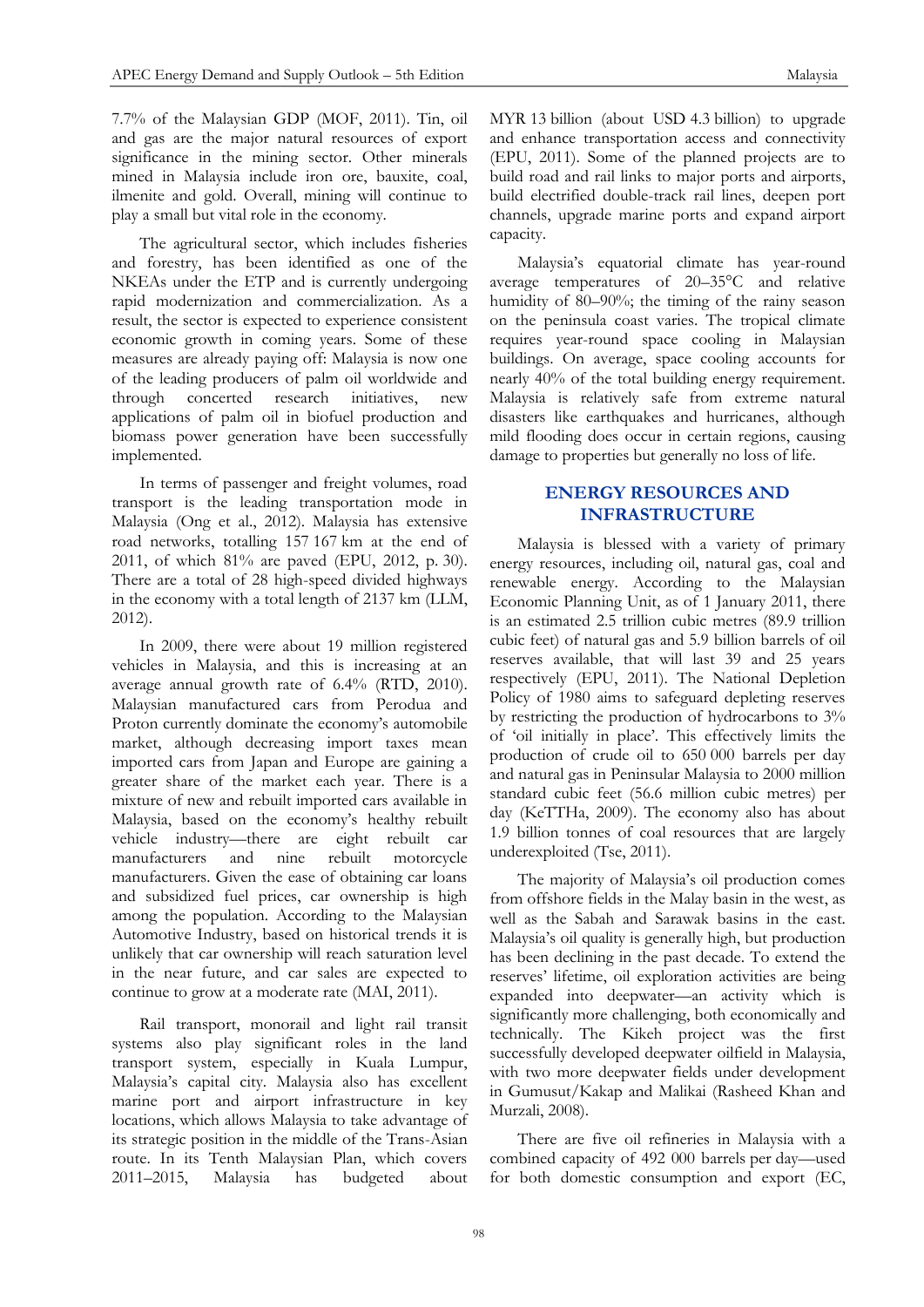2012, p. 31). A sixth refinery will be added by 2014 under the Refinery and Petrochemical Integrated Development (RAPID) project in Pengerang, Johor. The refinery will have a capacity of 300 000 barrels per day and will supply feedstock for RAPID's petrochemical complex as well as produce gasoline and diesel that meet European specifications (Petronas, 2012b).

Like its oil reserves, the economy's natural gas reserves lie offshore of Peninsular Malaysia's east coast, Sabah and Sarawak. The three most active areas are the Malaysia–Thailand Joint Development Area (JDA), the SK309/SK311 area in offshore Sarawak, and Bintang area near Terengganu.

Malaysia has two gas pipeline networks. The Peninsular Gas Utilisation (PGU) network now includes over 2500 km of pipelines linking most cities in Peninsular Malaysia and it has cross-border interconnections to Singapore and Songkhla, Thailand. The PGU pipeline system incorporates six gas-processing plants with a combined capacity of 56.6 million cubic metres (2060 million standard cubic feet) per day, producing methane, ethane, butane and condensate (Gas Malaysia, 2012). The system receives gas from offshore Peninsular Malaysia fields as well as imported gas from JDA, West Natuna and PM3 CAA fields. About half the PGU system gas is consumed by the power sector while the rest goes to non-power industries or is exported to Singapore (Maybank, 2012).

The second gas pipeline linking the states of Sabah and Sarawak is under construction and expected to be completed by 2013. The Sabah– Sarawak Gas Pipeline (SSGP) will be approximately 521 km in length, and will deliver natural gas from Kimanis in Sabah to an LNG facility in Bintulu, Sarawak (OBG, 2012).

The economy operates extensive LNG export facilities and produces 13% of world LNG exports. As of 2010, Japan remained the largest importer of Malaysia's LNG, followed by Korea and Chinese Taipei (MLNG, 2011). To meet the anticipated shortfall of gas in the Malay Peninsula, Malaysia constructed its first LNG Regasification Terminal (RGT) in Malacca, which was completed in mid-2012. Once fully operational, the terminal will have the capacity to process and store up to 3.8 million tonnes per annum of LNG. A second RGT is being planned for the Pengerang Integrated Petroleum Complex (PIPC) in Johor (OBG, 2012) and a third RGT in Lahad Datu, Sabah.

Bituminous and sub-bituminous coals make up the bulk of coal reserves in Malaysia. Although the coal resource in Malaysia is substantial, domestic coal

production has not been aggressively pursued because most of these coal deposits are far inland, where infrastructure is lacking and the extraction cost is high. Some locations, like the Maliau Basin in Sabah, have been designated as protected areas. Currently, coal mining is only conducted in Sarawak—production comes from the areas of Bintulu, Merit-Pila, Silantek and Tutoh. In Peninsular Malaysia, coal is used primarily for power generation, by the iron and steel industry, and by cement manufacturers. At present, coal is imported from Australia, Indonesia, South Africa and Viet Nam (Tse, 2011).

Renewable resources, especially hydropower and biomass, are in abundance in the economy. Malaysia's hydropower potential is assessed at 29 000 MW, mostly located in East Malaysia. In 2008, it was announced that several large hydroelectric projects will be developed under the Sarawak Corridor of Renewable Energy (SCORE); this will take over 20 years to develop and will generate a total of 20 000 MW when completed.

Small-scale generation from mini-hydro, biomass, solar and wind are already in place, totalling 773.6 MW. Of this figure, 15.3% is currently gridconnected while the rest is for self-generation in the industry sector. Over 90% is based on biomass power generation (EC, 2012). In 2011, the Malaysian Parliament approved a sophisticated system of feedin tariffs that came into effect on 1 December 2011. This is expected to accelerate renewable energy development in the economy.

# **ENERGY POLICIES**

Malaysia's National Energy Policy was first formulated in 1979 by the Economic Planning Unit under the Prime Minister's Department. The policy consists of three principal energy objectives:

- 1. *The Supply Objective.* To ensure the provision of adequate, secure and cost-effective supply of energy.
- 2. *The Utilization Objective.* To promote efficient utilization of energy and to discourage wasteful and non-productive patterns of energy consumption.
- 3. *The Environmental Objective.* To minimize the negative impacts of energy production, transportation, conversion, utilization and consumption on the environment.

These three principle objectives are instrumental in the development of Malaysia's energy sector. Subsequent policies are designed to support these objectives and their implementation.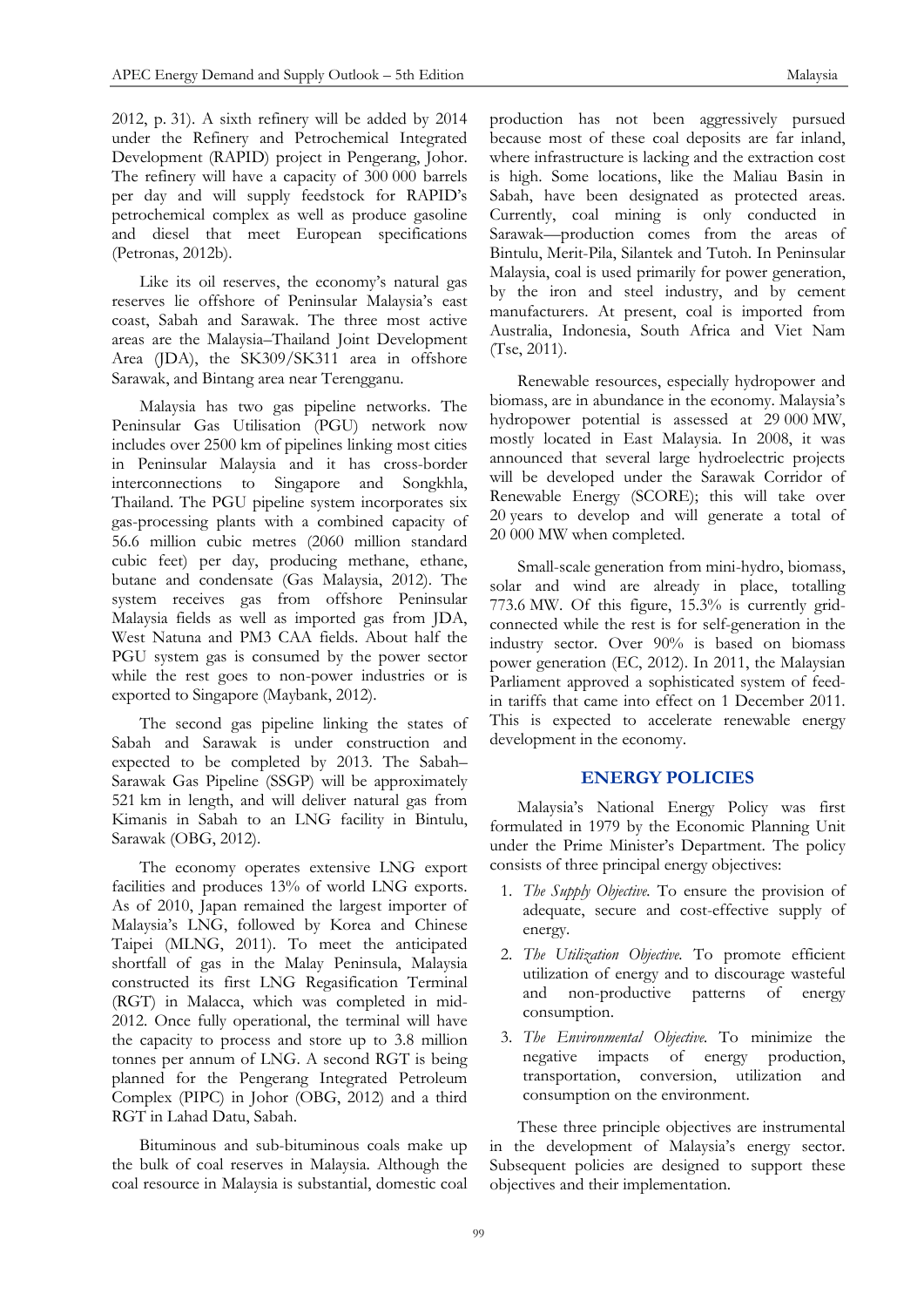The National Depletion Policy was formulated in 1980 to prolong and preserve the economy's oil and gas resources by setting a limit on the annual production of oil and natural gas. A year later, the economy introduced the Four-Fuel Diversification Policy, with the aim of diversifying the energy mix used in electricity generation. The initial focus of this policy was to reduce the economy's dependence on oil as the principal energy source, and it aimed for the optimization of the energy mix of oil, gas, hydro and coal used in generation of electricity. As a result, oil's domination of the electricity generation energy mix has been significantly reduced and replaced with gas and coal. In 2001, the Five-Fuel Diversification Policy was introduced to incorporate renewable energy as the fifth fuel after oil, gas, coal and hydro.

To diversify fuel use in non-power sectors, particularly the transportation sector, the National Biofuel Policy was introduced in 2006. The policy promotes the production of biofuel by the blending of processed palm oil (5%) with petroleum diesel (95%), it promotes biofuel consumption by establishing biodiesel pumps at selected stations, it ensures biodiesel quality by establishing an industry standard, and it encourages production by encouraging the establishment of biodiesel plants (MPICM, 2006).

At the 2009 Climate Change Summit in Copenhagen, Malaysia's Prime Minister pledged to "voluntarily reduce  $CO<sub>2</sub>$  emission intensity of GDP up to 40% by 2020 as compared to 2005 levels, conditional on financial and technological assistance from developed countries". Subsequently, the National Green Technology Policy was formulated, based on four pillars:

- 1. To attain energy independence and promote efficient utilization
- 2. To conserve and minimize environmental impacts
- 3. To enhance economic development through the use of green technology
- 4. To improve quality of life for all.

Four focus sectors were chosen—energy, buildings, waste and waste management, and transportation. As at mid 2012, several key initiatives have been introduced under the National Green Technology Policy. Government initiatives include the restructuring of the Malaysian Green Technology Corporation, the organization of the annual International Greentech and Eco Products Exhibition and Conference Malaysia (IGEM), the development of Putrajaya and Cyberjaya as pioneer townships in Green Technology, and establishing the Green Technology Fund Scheme (GFTS) which

provides MYR 1.5 billion (USD 490 million) for green technology schemes.

The Malaysia Green Labelling Program (MGLP) has also been introduced—this includes the National Eco Labelling Program to certify eco-friendly domestically manufactured products, and the Energy Star Rating certification for energy-efficient home appliances. To promote green technology in the building sector, the Green Building Index (GBI) has been developed. To obtain a GBI certificate, the developer must ensure that the building meets six criteria: energy efficiency, indoor environmental quality, sustainable site planning and management, use of sustainable materials and resources, water efficiency, and innovation.

The National Renewable Energy Policy and Action Plan came into being in 2010. Its aim is to spur utilization of indigenous renewable energy resources to contribute towards Malaysia's electricity supply security and sustainable socio-economic development. Under this policy, two crucial Acts were established: the Renewable Energy Act 2011 and the Sustainable Energy Development Authority Act 2011, which together set up the framework for the new feed-in tariff mechanism.

The current five-year Malaysian plan, the Tenth Malaysian Plan 2011–2015, and its New Energy Policy aim to address several key issues to ensure economic efficiency and security of supply while still meeting social and environmental objectives.

One crucial issue is rationalizing fuel subsidies. Subsidies represent a substantial financial burden to the Malaysian Government. For instance, in 2009, fuel subsidies alone amounted to MYR 6.2 billion (USD 2 billion), which is almost 4% of government operating expenditure (MOF, 2011). Realizing that subsidies are unsustainable and may lead to suboptimal resource allocation, as well as negatively impact market efficiency and impede long-term growth potential, the Malaysian Government has started taking steps to restructure subsidy allocations. Under the New Energy Policy, the price of gas to the power sector will be gradually raised by MYR 3 (USD 0.98) per million British thermal units every six months, eventually reaching the market price by 2016. At the same time, subsidy amounts will be itemized in consumer utility bills to increase awareness and encourage efficient energy use. Vehicle fuel subsidies remain unchanged.

The New Energy Policy addresses the energy security issue by developing alternative resources, with emphasis on renewable and clean carbon technology for the power generation sector, and biofuels for the transportation sector. Existing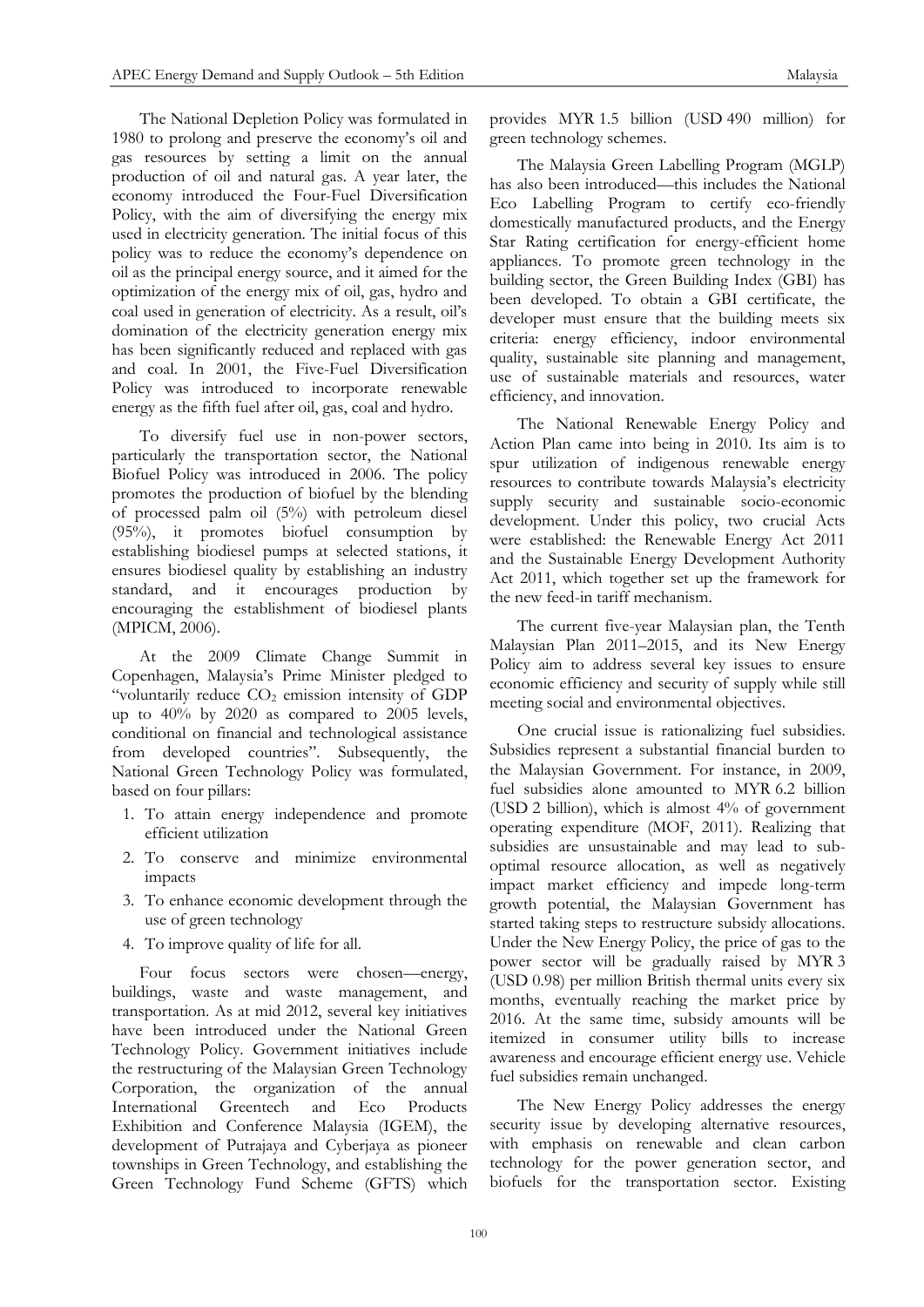measures that encourage efficient use of energy, such as the Malaysia Green Labelling Program (MGLP) and Green Building Index (GBI) initiatives, will be extended and further enhanced under the New Energy Policy.

In Malaysia, the government-owned company Petronas holds exclusive ownership rights to all oil and gas exploration and production projects, and all foreign and private companies must operate through production sharing contracts (PSC). In terms of electricity production, the industry is dominated by three integrated utilities: Tenaga Nasional Berhad (TNB) serving Peninsular Malaysia, Sabah Electricity Berhad (SESB) in Sabah state and Sarawak Energy Berhad (SEB) in Sarawak state. TNB is publicly listed while SESB and SEB are privately owned, with the government owning some shares in each utility. The three utilities are complemented by various independent power producers (IPPs), dedicated power producers and co-generators. Under the New Energy Policy, both the gas and electricity sectors are slated for restructuring to raise productivity and improve business efficiency.

At the same time, under the Economic Transformation Programme (ETP), Malaysia has outlined 12 Entry Point Projects (EPPs) for the oil, gas and energy industries. The 12 EPPs are categorized under four main thrusts:

- 1. *Sustaining oil and gas production*. This involves extending the lifecycle of existing resources by optimizing exploration, development and production activities.
- 2. *Enhancing downstream growth*. The two EPPs under this thrust involve building a regional oil storage and trading hub, and unlocking gas demand in Peninsular Malaysia by providing better access to gas (through LNG imports and PGU infrastructure), thus encouraging industrial users to switch from diesel to competitively priced natural gas.
- 3. *Making Malaysia the number one Asian hub for oilfield services*. This thrust leverages on the economy's strategic location, to attract global operations and to build strategic partnerships and joint ventures for developing engineering, procurement and installation capabilities.
- 4. *Building a sustainable energy platform for growth*. The four EPPs under this thrust are designed to ensure energy security by improving energy efficiency and diversifying energy resources. This includes building up solar power capacity and tapping into Malaysia's hydroelectricity potential.

Deploying nuclear energy for electricity generation was one of the EPPs introduced under ETP, but after the Fukushima Nuclear Accident in May 2011, there has been growing public concern regarding the safety and increasing cost of nuclear power development. As of October 2012, the government has yet to decide on the construction of a nuclear power plant or its proposed location (The Star, 2012).

# **BUSINESS-AS-USUAL OUTLOOK**

#### **FINAL ENERGY DEMAND**

Malaysia's final energy demand (excluding the international transport sector) is projected to grow at an average annual rate of 2.1%, reaching 69 Mtoe by 2035 under business-as-usual (BAU) assumptions. The industry sector accounts for the largest portion with a share of 38% by 2035, followed by the domestic transport sector at 28%. Malaysia's final energy intensity is projected to decline by 44% between 2005 and 2035.

### **Figure MAS2: BAU Final Energy Demand**



Source: APERC Analysis (2012) Historical Data: *World Energy Statistics 2011* © OECD/IEA 2011

#### **Figure MAS3: BAU Final Energy Intensity**



Source: APERC Analysis (2012)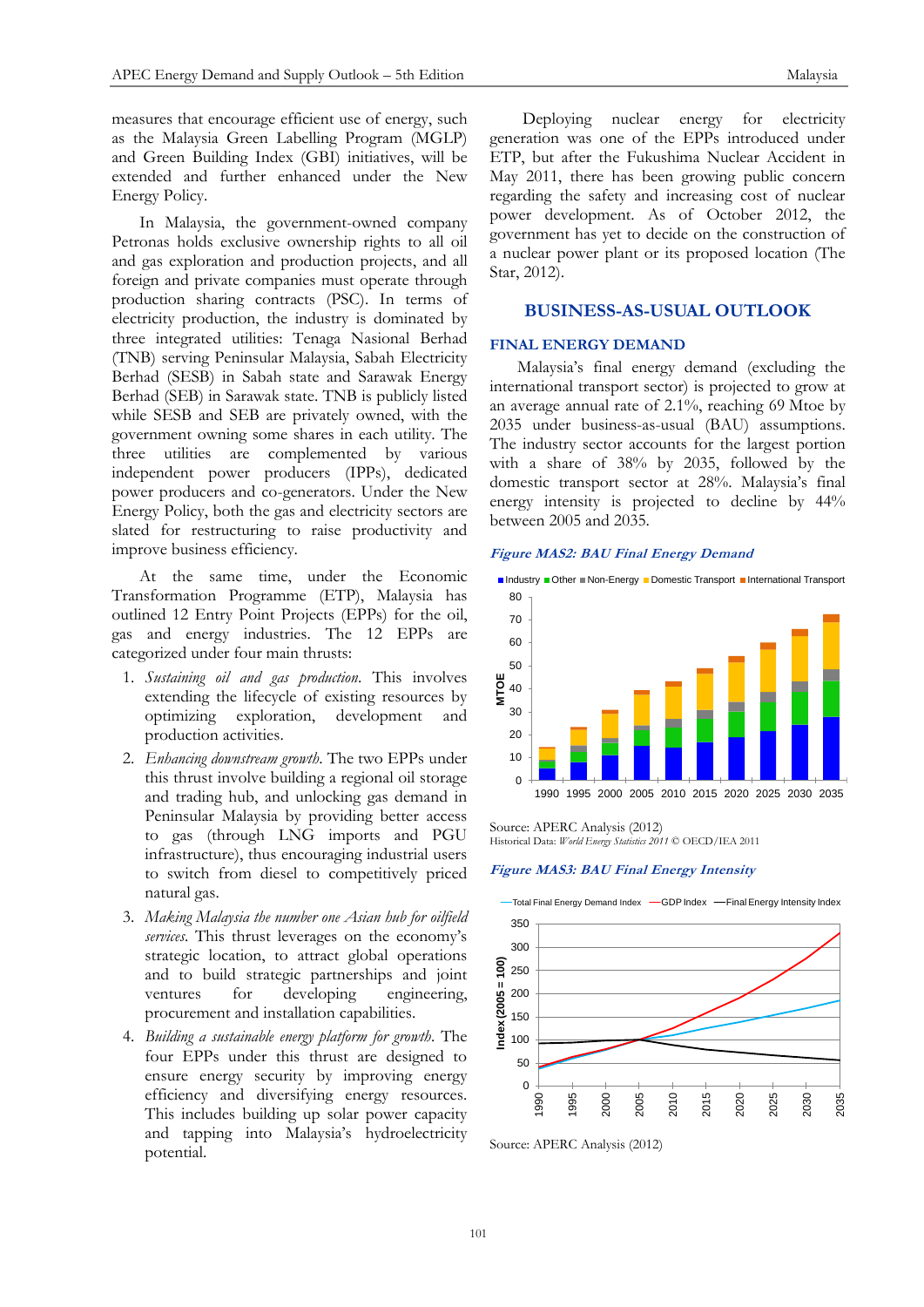### Industry

By 2035, natural gas will account for the largest share of the final industry demand (33%), followed by electricity and oil, at 28% each. The final energy demand for the industrial sector is expected to nearly double over the outlook period, reaching 28 Mtoe in 2035. The energy intensity for the industrial sector, calculated as industrial demand divided by current GDP, is expected to reduce by 28% within the same time period. This reflects the sector's shift towards a structure that is less energy intensive as well as improvements in technical energy efficiency.

#### Transport

The transport sector energy demand is projected to increase in the outlook period by an average annual rate of 1.5% for domestic transport and 1.8% for international transport, reaching a total of 24 Mtoe in 2035. Petroleum products are expected to remain the dominant transport energy source, but other energy resources, especially natural gas and biofuels, are expected to contribute an increasing share over the outlook period, together accounting for about 3% of the total transport final energy demand in 2035. This would be in line with existing government incentives to encourage utilization of natural gas and biofuel in light vehicles. Currently, the fuelling stations for non-petroleum products are very limited and concentrated mostly within the Klang Valley. The contribution from natural gas would likely increase dramatically if the fuelling stations were more widespread across the economy.

#### Other

The final energy demand for the 'other' sector, which includes commercial, residential, and agriculture sub-sectors, is projected to grow at an average annual rate of 2.4%, reaching 16 Mtoe in 2035. Electricity constitutes the largest portion, with a share of about 62% (10 Mtoe) in 2035. This will be heavily driven by the need for space cooling. Generally, most urban dwellings are currently equipped with at least basic electrical home appliances such as televisions and refrigerators. Air conditioning is less common outside cities and townships as fans are deemed sufficient to cope with the humid weather. This moderate growth trend will likely continue throughout the outlook period unless there is a drastic change in climate.

#### **PRIMARY ENERGY SUPPLY**

This outlook projects that Malaysia's primary energy supply will increase significantly from 66 Mtoe in 2009 to over 100 Mtoe in 2035, at an annual average rate of 1.7%. Fossil fuels will account for most of the primary energy supply in 2035, with oil at 35% and gas 42%.

In the medium term, it is expected that the economy will be able to sustain its oil production through the government's initiative under ETP to rejuvenate existing oilfields and explore new fields like the Kikeh deepwater field. However, given the economy's maturing oil reserves and the technical and economic issues involved in developing deepwater oilfields, it is likely that production will begin to decline and Malaysia will be a net oil importer by 2025.

Intensified exploration of natural gas fields under ETP has had some success: several new fields have been discovered including Block H off the coast of Sabah (MOC, 2012) and Block SK316 off the coast of Sarawak (Petronas, 2012a). This will lead to increased gas production in the mid-term, and consistent production up to 2030, after which production may begin to decline.

Coal production will remain minimal throughout the outlook period. Coal is mostly consumed by the electricity generation sector, and coal imports are expected to fluctuate according to the addition and retirement of coal power generation capacity throughout the period.

## **Figure MAS4: BAU Primary Energy Supply**



Source: APERC Analysis (2012) Historical Data: *World Energy Statistics 2011* © OECD/IEA 2011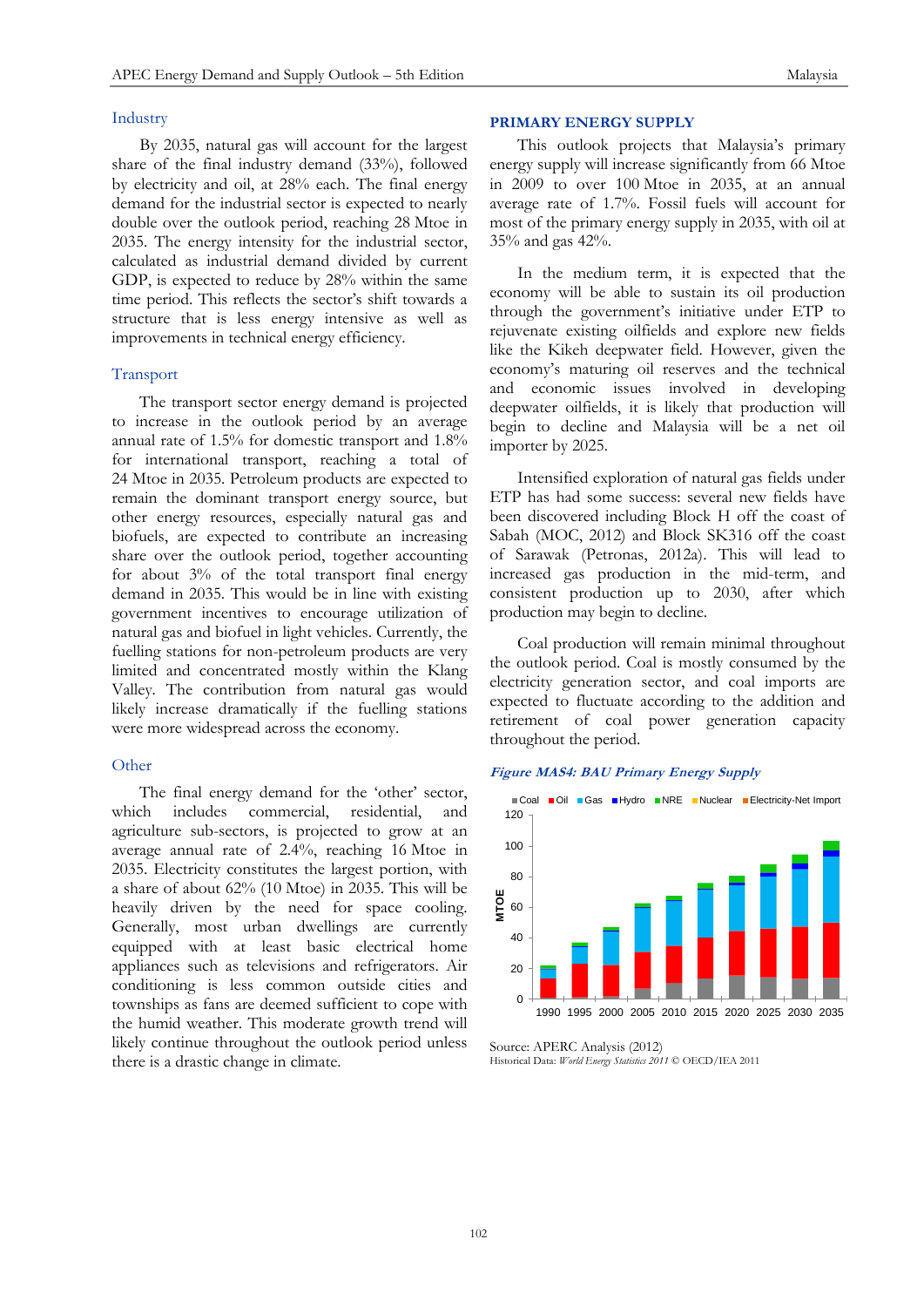#### **Figure MAS5: BAU Energy Production and Net Imports**



Source: APERC Analysis (2012) Historical Data: *World Energy Statistics 2011* © OECD/IEA 2011

#### **ELECTRICITY**

Electricity generation in Malaysia is projected to grow over the outlook period at an average annual rate of 2.8%, doubling from 105.1 TWh in 2009 to 217 TWh in 2035. A key goal for the economy is to create a more balanced generation mix. In order to achieve this, natural gas dependence will be reduced from 62% in 2010 to 49% in 2035. The reduced natural gas share will be taken up by hydro and new renewable energy (NRE).

Hydroelectric generation is projected to grow strongly during the outlook period, based on the development of large hydro projects in Sarawak under the SCORE initiative. NRE, mostly from biomass and solar sources, will also continue to grow from its currently negligible contribution to over 6 TWh in 2035 with the implementation of the feedin tariff mechanisms.

#### **Figure MAS6: BAU Electricity Generation Mix**



Source: APERC Analysis (2012) Historical Data: *World Energy Statistics 2011* © OECD/IEA 2011

# **CO<sup>2</sup> EMISSIONS**

Total  $CO<sub>2</sub>$  emissions from fuel combustion are projected to reach 264 million tonnes  $CO<sub>2</sub>$  in 2035, which is 46% higher than in 2010 and 360% higher than in 1990. By 2035, the biggest source of  $CO<sub>2</sub>$ emissions is the electricity generation sector (33%), followed by the domestic transport sector (24%) and the industry sector  $(21\%)$ .

Under BAU assumptions, Malaysia's CO<sub>2</sub> emission intensity of GDP will likely show a reduction of 32% from 2005 to 2020, compared to the goal set by the government to reduce  $CO<sub>2</sub>$ emission intensity of GDP by 40% in the same period. Further efforts are recommended to improve the economy's environmental sustainability, particularly in the power generation, transport and industry sectors.

The decomposition analysis in Table MAS1 indicates that prior to 2005 the total change in  $CO<sub>2</sub>$ emissions from fuel combustion was driven by change in GDP. From 2010 onwards, GDP impact on emissions will be offset by the decreasing energy intensity from energy efficiency measures in industrial structure.

#### **Figure MAS7: BAU CO<sup>2</sup> Emissions by Sector**



Source: APERC Analysis (2012)

### **Table MAS1: Analysis of Reasons for Change in BAU CO2 Emissions from Fuel Combustion**

|                                               |          | (Average Annual Percent Change) |          |          |          |
|-----------------------------------------------|----------|---------------------------------|----------|----------|----------|
|                                               | $1990 -$ | $2005 -$                        | $2005 -$ | $2005 -$ | $2010 -$ |
|                                               | 2005     | 2010                            | 2030     | 2035     | 2035     |
| Change in CO <sub>2</sub> Intensity of Energy | 0.2%     | $-0.2%$                         | $-0.2%$  | $-0.2%$  | $-0.2%$  |
| Change in Energy Intensity of GDP             | 0.9%     | $-2.8%$                         | $-2.4%$  | $-2.3%$  | $-2.2%$  |
| Change in GDP                                 | 6.3%     | 4.5%                            | 4.1%     | 4.1%     | 4.0%     |
| <b>Total Change</b>                           | 7.5%     | 1.4%                            | 1.5%     | 1.5%     | 1.5%     |

Source: APERC Analysis (2012)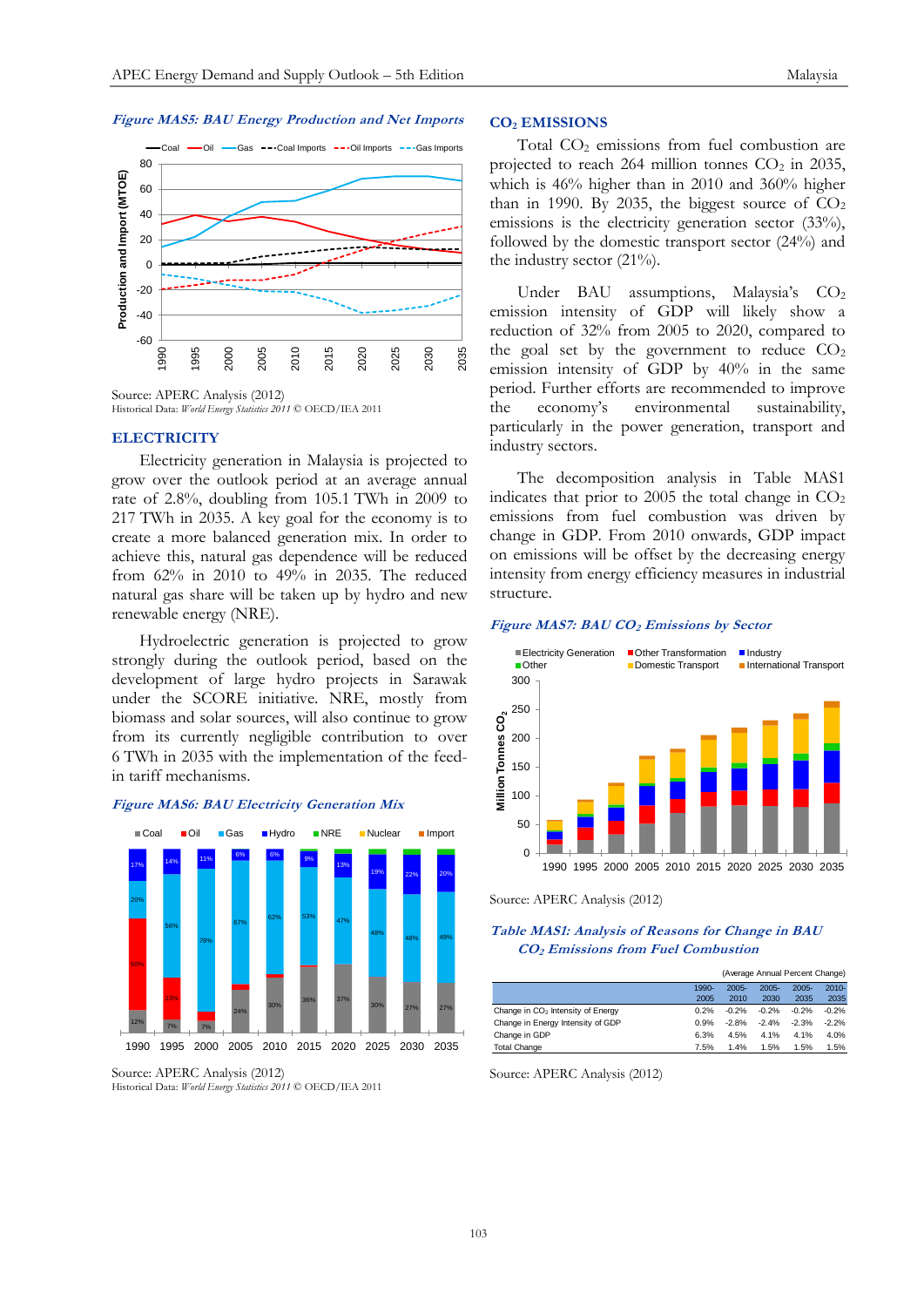#### **CHALLENGES AND IMPLICATIONS OF BAU Figure MAS8: High Gas Scenario – Gas Production**

Malaysia has achieved remarkable success in its economic development agenda, which is strongly underpinned by its energy sector, especially its oil and gas production. Malaysia's oil and gas reserves are modest in size and are gradually depleting. While efforts to discover and exploit new reserves are ongoing and have yielded encouraging success, Malaysia continues to transform its economic portfolio by strategically developing its strengths in sectors other than oil and gas - priority areas include financial services, wholesale and retail, palm oil and rubber production and processing, tourism, electrical and electronics manufacturing, business services, agriculture and healthcare.

In order to ensure long-term energy security, the economy is implementing new, long-term solutions for its energy needs. This includes intensifying energy efficiency initiatives to ensure more productive and prudent use of the remaining reserves, and enhancing efforts to develop viable new renewable energy resources, such as solar, wind, and biofuel. These efforts would also mitigate environmental ill effects caused by the energy sector, especially from the projected 46% increase in total carbon emissions over the outlook period.

# **ALTERNATIVE SCENARIOS**

To address the energy security, economic development, and environmental sustainability challenges posed by the business-as-usual (BAU) outcomes, three sets of alternative scenarios were developed for most APEC economies.

#### **HIGH GAS SCENARIO**

To understand the impacts higher gas production might have on the energy sector, an alternative 'High Gas Scenario' was developed. The assumptions behind this scenario are discussed in more detail in Volume 1, Chapter 12. The scenario was built around estimates of gas production that might be available at BAU prices or below, if constraints on gas production and trade could be reduced.

The High Gas Scenario for Malaysia assumed the production increase shown in Figure MAS8, which is 36% by 2035. Two key assumptions were made in this scenario. First, a slight relaxation of the 3% restriction on gas production set under the National Depletion Policy 1980 to 4%. Second, successful commercialization of new natural gas discoveries this includes Block SB303 in offshore Sabah (Lundin, 2012). These very recent gas discoveries were not included in the BAU assumptions.



Source: APERC Analysis (2012)

Additional gas consumption in each economy in the High Gas Scenario will depend not only on the economy's own additional gas production, but also on the gas market situation in the APEC region. The Malaysian Government aims to have a balanced electricity generation mix to avoid dependency on a single fuel. Figure MAS6 shows natural gas already occupies a large portion (62% in 2010) of the generation mix. In line with Malaysia's policies, this alternative scenario assumes that in a high gas availability situation the economy would seek to maximize economic benefits by exporting the additional gas via its LNG and pipeline facilities, rather than increasing natural gas utilization in the power sector. For this reason, Figures MAS9 and MAS10 (which show changes in electricity generation and the resulting change in emissions) were not included.

# **ALTERNATIVE URBAN DEVELOPMENT SCENARIOS**

To understand the impacts of future urban development on the energy sector, three alternative urban development scenarios were developed: 'High Sprawl', 'Constant Density', and 'Fixed Urban Land'. The assumptions behind these scenarios are discussed in Volume 1, Chapter 5.

Figure MAS11 shows the change in vehicle ownership under BAU and the three alternative urban development scenarios. By 2035, the difference between the scenarios is significant, with vehicle ownership being about 9% higher in the High Sprawl scenario compared to BAU, and about 8% lower in the Constant Density scenario and 14% lower in the Fixed Urban Land scenario.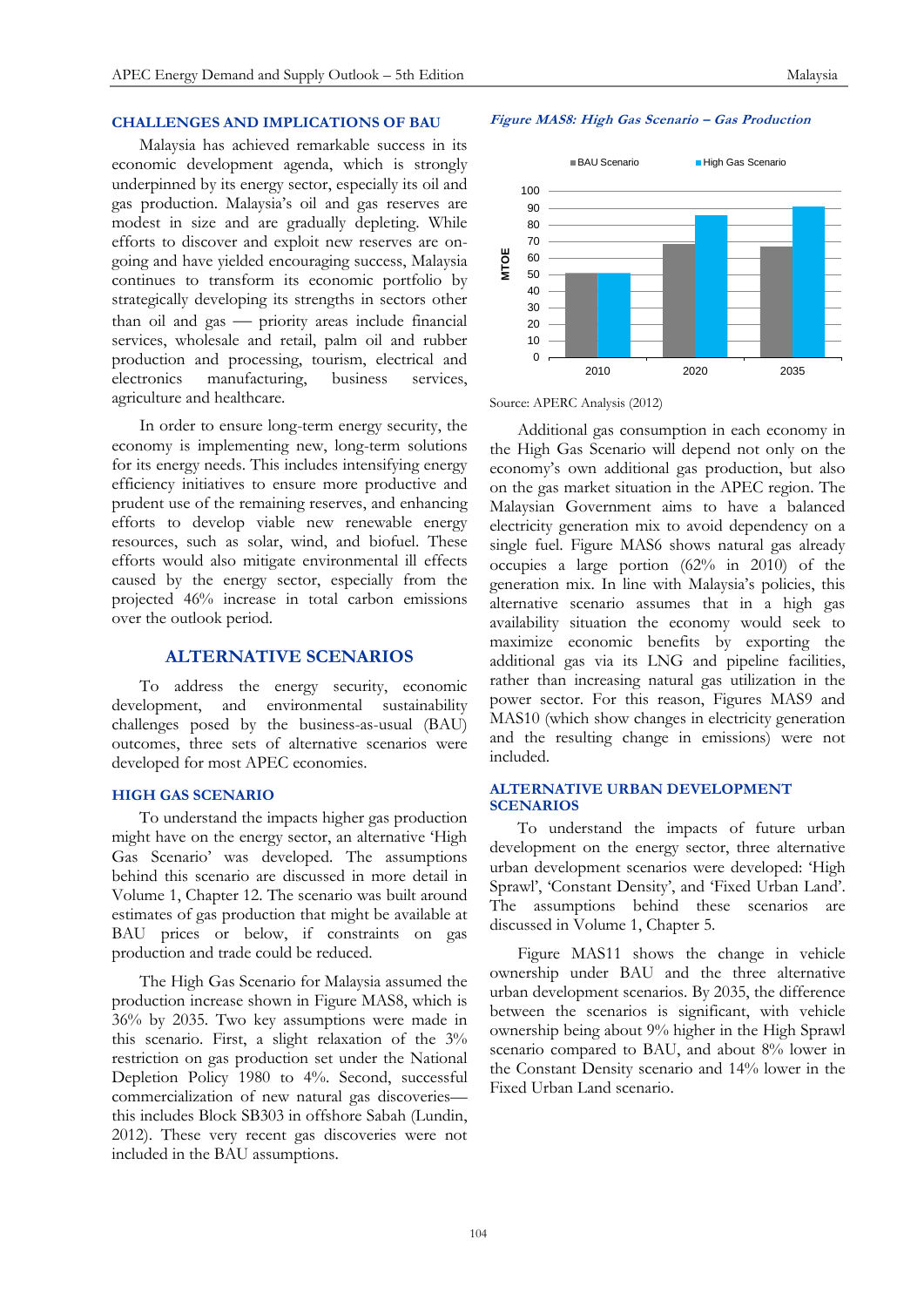

Source: APERC Analysis (2012)

Figure MAS12 shows the change in light vehicle oil consumption under BAU and the three alternative urban development scenarios. Better urban planning has an even more pronounced impact on light vehicle oil consumption than on vehicle ownership because compact cities reduce both the need for vehicles and the distances they must travel. Light vehicle oil consumption would be 21% higher in the High Sprawl scenario compared to BAU in 2035, and about 16% and 28% lower in the Constant Density and Fixed Urban Land scenarios, respectively.

# **Figure MAS12: Urban Development Scenarios – Light Vehicle Oil Consumption**



Source: APERC Analysis (2012)

Figure MAS13 shows the change in light vehicle CO<sup>2</sup> emissions under BAU and the three alternative urban development scenarios. The impact of urban planning on  $CO<sub>2</sub>$  emissions is similar to the impact of urban planning on energy use, since there is no significant change in the mix of fuels used under any of these scenarios.

The benefits of urban planning in reducing the number of vehicles, oil consumption and  $CO<sub>2</sub>$ emissions are quite significant, and Malaysia as a developing economy would do well to incorporate energy saving urban designs in their city planning policies.

#### **Figure MAS13: Urban Development Scenarios – Light Vehicle Tank-to-Wheel CO2 Emissions**



Source: APERC Analysis (2012)

#### **VIRTUAL CLEAN CAR RACE**

To understand the impacts of vehicle technology on the energy sector, four alternative vehicle scenarios were developed: 'Hyper Car Transition' (ultra-light conventionally-powered vehicles), 'Electric Vehicle Transition', 'Hydrogen Vehicle Transition', and 'Natural Gas Vehicle Transition'. The assumptions behind these scenarios are discussed in Volume 1, Chapter 5.

Figure MAS14 shows the evolution of the vehicle fleet under BAU and the four 'Virtual Clean Car Race' scenarios. By 2035 the share of the alternative vehicles in the fleet reaches around 50% compared to about 4% in BAU. The share of conventional vehicles in the fleet is thus only about 50%, compared to about 96% in the BAU scenario.





Source: APERC Analysis (2012)

Figure MAS15 shows the change in light vehicle oil consumption under BAU and the four alternative vehicle scenarios. Oil consumption drops by 44% in the Electric Vehicle Transition, Hydrogen Vehicle Transition, and Natural Gas Vehicle Transition scenarios compared to BAU in 2035. The drop is large as these alternative vehicles use no oil. Oil demand in the Hyper Car Transition scenario is also significantly reduced compared to BAU: down 27% by 2035—even though these highly efficient vehicles still use oil.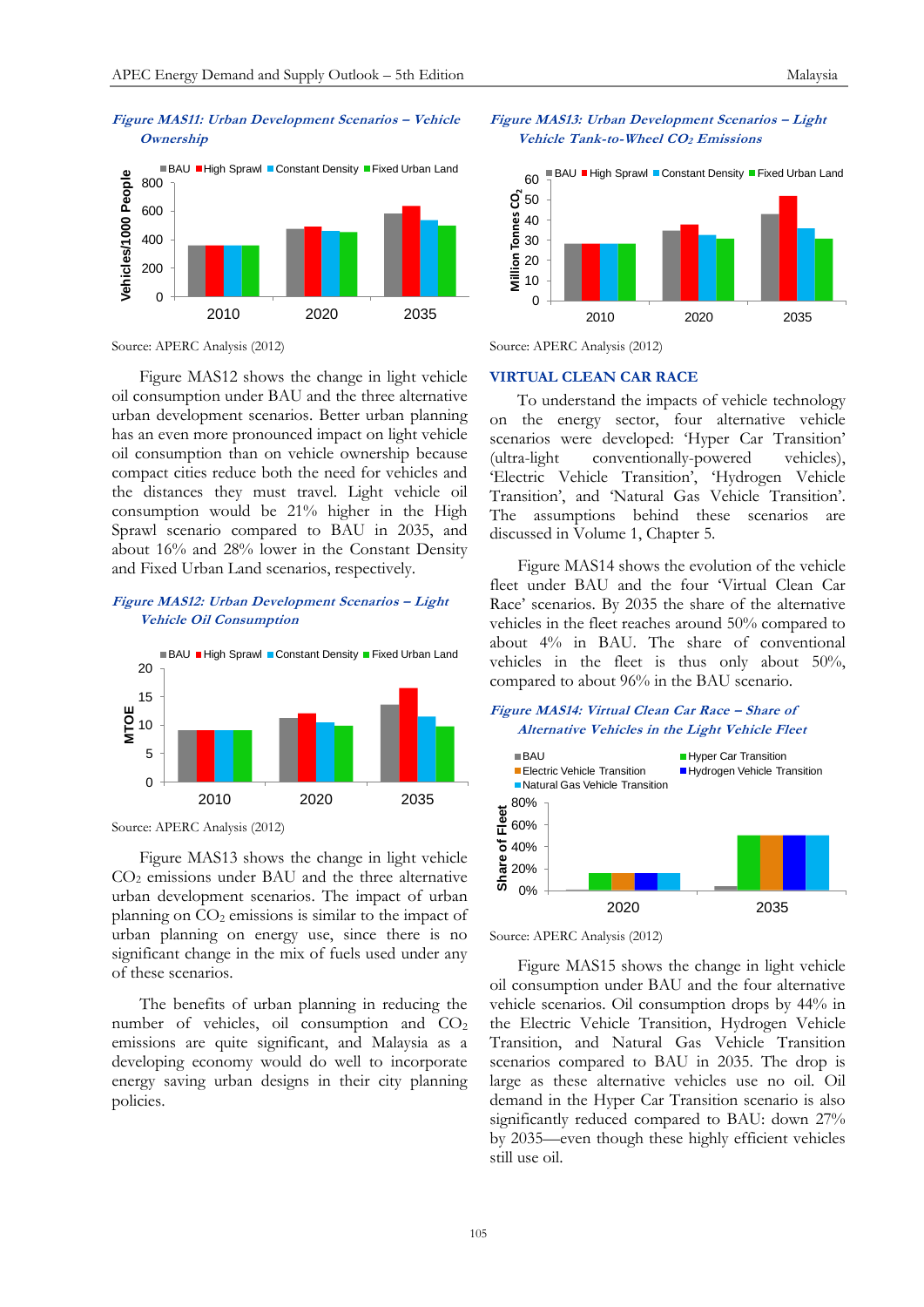



Source: APERC Analysis (2012)

Figure MAS16 shows the change in light vehicle CO<sup>2</sup> emissions under BAU and the four alternative vehicle scenarios. To allow for consistent comparisons, in the Electric Vehicle Transition and Hydrogen Vehicle Transition scenarios, the change in  $CO<sub>2</sub>$  emissions is defined as the change in emissions from electricity and hydrogen generation. The impact of each scenario on emission levels may differ significantly from its impact on oil consumption, since each alternative vehicle type uses a different fuel with a different level of emissions per unit of energy.

**Figure MAS16: Virtual Clean Car Race – Light Vehicle CO2 Emissions**



Source: APERC Analysis (2012)

In Malaysia, the Hyper Car Transition scenario is the clear winner in terms of  $CO<sub>2</sub>$  emission reduction, with an emission reduction of 27% compared to BAU in 2035. The Electric Vehicle Transition scenario would be second, offering a reduction of 18% compared to BAU in 2035. The Natural Gas Vehicle Transition and Hydrogen Vehicle Transition scenarios offer lower emission reductions (8% and 2% respectively).

Hyper cars rely on their ultra-light carbon fibre bodies and other energy-saving features to reduce oil consumption, while in the other alternative vehicles oil combustion is replaced by other fuels—namely electricity for electric vehicles, hydrogen for hydrogen vehicles and gas in natural gas vehicles. Thus, additional demand for electricity and hydrogen generation would produce more  $CO<sub>2</sub>$  emissions and

this will offset some of the benefits gained from oil replacement. However, since Malaysia's electricity generation relies heavily on natural gas, electric vehicles tend to do better in terms of  $CO<sub>2</sub>$  emissions than they do in other economies that rely more on higher-emitting coal for electricity generation.

# **REFERENCES**

```
DOS (Department of Statistics) (2011), 'Population 
and Housing Census, Malaysia 2010 (2010 
Census)' website page, 
www.statistics.gov.my/portal/index.php?option
=com_content&view=article&id=1215%3Apop
ulation-distribution-and-basic-demographic-
characteristic-report-population-and-housing-
census-malaysia-2010-updated-
2972011&catid=130%3Apopulation-
distribution-and-basic-demographic-
characteristic-report-population-and-housing-
census-malaysia-2010&Itemid=154&lang=en
```
- EC (Energy Commission, Malaysia) (2012), *National Energy Balance 2010*, [http://meih.st.gov.my/documents/10620/32f18](http://meih.st.gov.my/documents/10620/32f18652-5a27-4a8d-b812-417416191432) [652-5a27-4a8d-b812-417416191432](http://meih.st.gov.my/documents/10620/32f18652-5a27-4a8d-b812-417416191432)
- EPU (Economic Planning Unit) (2011), *Tenth Malaysian Plan*, [www.epu.gov.my/rmkesepuluh](http://www.epu.gov.my/rmkesepuluh)
- –– (2012), *The Malaysian Economy in Figures 2012*, [www.epu.gov.my/html/themes/epu/images/co](http://www.epu.gov.my/html/themes/epu/images/common/pdf/The-Malaysian-Economic-In-Figures-2012.pdf) [mmon/pdf/The-Malaysian-Economic-In-](http://www.epu.gov.my/html/themes/epu/images/common/pdf/The-Malaysian-Economic-In-Figures-2012.pdf)[Figures-2012.pdf](http://www.epu.gov.my/html/themes/epu/images/common/pdf/The-Malaysian-Economic-In-Figures-2012.pdf)
- Gas Malaysia (2012), 'Peninsular Gas Utilisation Project' website page, [www.gasmalaysia.com/about\\_gas/peninsular\\_ga](http://www.gasmalaysia.com/about_gas/peninsular_gas_utilisation_project.php) [s\\_utilisation\\_project.php](http://www.gasmalaysia.com/about_gas/peninsular_gas_utilisation_project.php)
- Global Insight (2012), *World Industry Services*, retrieved from IHS Global Insight Data Service.
- IEA (International Energy Agency) (2011), *World Energy Statistics 2011,* retrieved from OECD/IEA CD-ROM Service.
- KeTTHa (Ministry of Energy, Green Technology and Water) (2009), 'Supply Objective' website page*,* [www.kettha.gov.my/en/content/supply](http://www.kettha.gov.my/en/content/supply-objective)[objective](http://www.kettha.gov.my/en/content/supply-objective)
- LLM (Malaysian Highway Authority) (2012), 'Operating Highways List' website page, [www.llm.gov.my/beroperasi.aspx](http://www.llm.gov.my/beroperasi.aspx)
- Lundin (2012), 'Lundin Petroleum makes third gas discovery, offshore Sabah, Malaysia', press release, [www.lundin](http://www.lundin-petroleum.com/Press/pr_malaysia_12-09-12_e.html)[petroleum.com/Press/pr\\_malaysia\\_12-09-](http://www.lundin-petroleum.com/Press/pr_malaysia_12-09-12_e.html) [12\\_e.html](http://www.lundin-petroleum.com/Press/pr_malaysia_12-09-12_e.html)